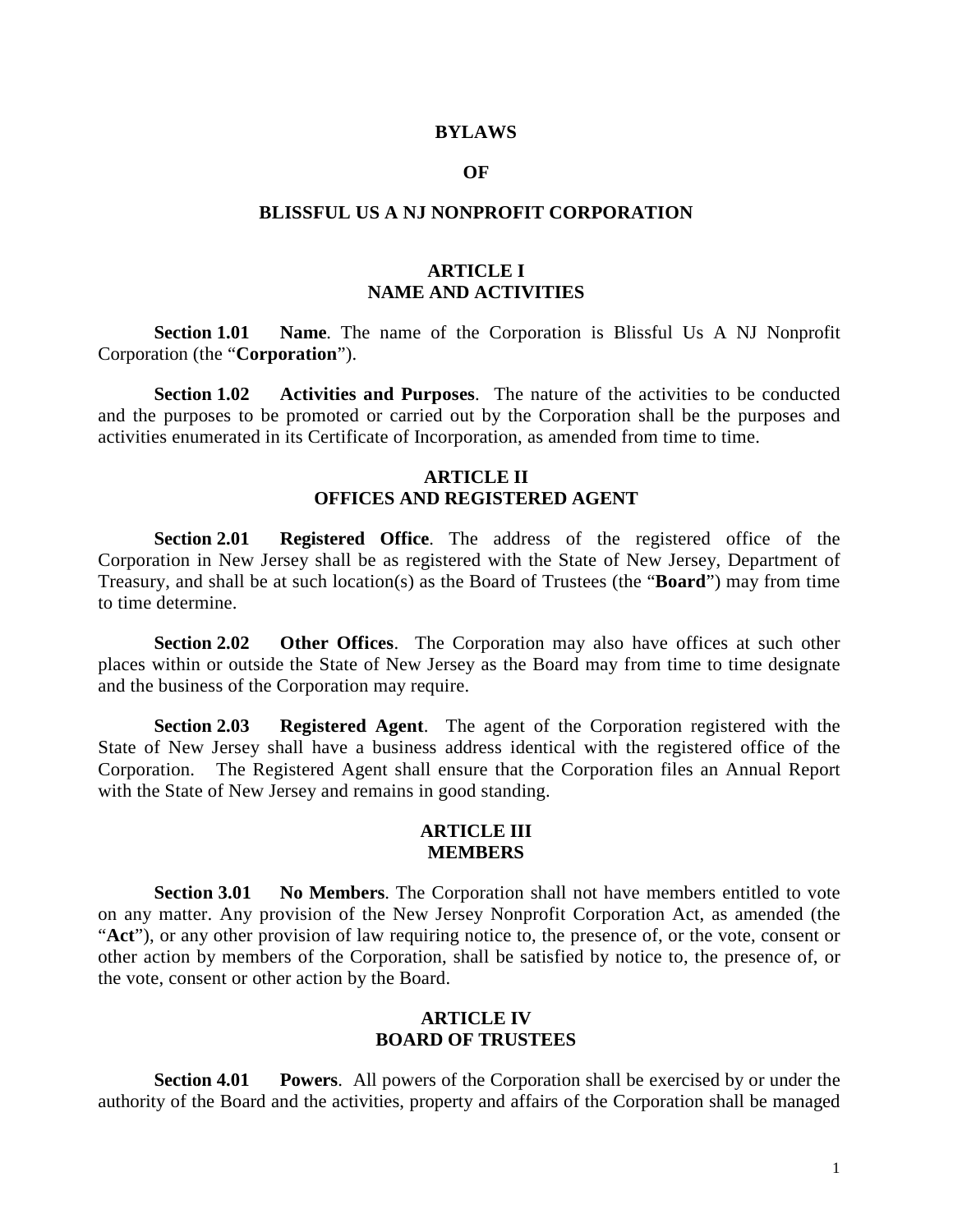by or under the direction of the Board. The Board may exercise all such powers and may delegate any and all such powers as it sees fit, subject to restrictions imposed by the Certificate of Incorporation, these Bylaws, the Act, and Section 501(c)(3) of the Internal Revenue Code.

# **Section 4.02 Composition and Tenure**.

(a) The Board shall consist of a number of trustees no less than three (individually, a "**Trustee**" and, collectively, the "**Trustees**") as is fixed by a vote of the Trustees from time to time. Trustees must be eighteen (18) years of age and do not have to be residents of New Jersey.

(b) Elections of Trustees shall be held every two years at a meeting called for such purpose. Trustees may also be elected at regular meetings of the Board, pursuant to appropriate notice.

(c) Except in the case of resignation or removal under these Bylaws, each Trustee shall hold office until the expiration of his or her term and the election of his or her successor.

(d) Trustees may serve for three consecutive terms. After at least one year "off", a former Trustee may be re-elected to the Board.

**Section 4.03 Resignation and Removal**. A Trustee may resign by delivering his or her resignation in writing to the Corporation at its principal office or to the President or the Secretary of the Corporation. Such resignation shall be effective upon its receipt or upon such date (if any) as is stated in such resignation. A Trustee may be removed with cause by vote of a twothirds majority of all of the members of the Board at a duly held meeting with a quorum present.

**Section 4.04 Annual and Regular Meetings**. Annual and regular meetings of the Board may be held at the registered office of the Corporation or at such other place or places as the Board may from time to time determine. In addition to the annual meeting, there shall be regular meetings of the Board, held with proper notice pursuant to Section 4.06, not less frequently than twice per calendar year.

**Section 4.05 Special Meetings**. Special meetings of the Board may be called at any time by the Chair of the Board, the President of the Corporation, or on the written request of at least two Trustees. Such meetings shall be held at the registered office of the Corporation or at such other place as the Board may from time to time determine.

**Section 4.06 Notice**. Notice of all meetings of the Board shall be given to each Trustee by personal delivery, mail, overnight mail, or by electronic mail ("e-mail"). All notices shall be given at least ten days prior to any meeting. Regular meetings, including the annual meeting, may be scheduled annually in advance by the Board and no further notice of the date, time, and place of such meetings shall be required. The notices sent by mail shall be deemed delivered when deposited in the United States mail, addressed to the Trustee's last known address in the records of the Corporation, postage prepaid. Notices sent by overnight mail shall be deemed delivered when deposited with a reputable overnight carrier. Notices sent by e-mail shall be deemed delivered when sent to the e-mail address provided by the Trustee to the Corporation.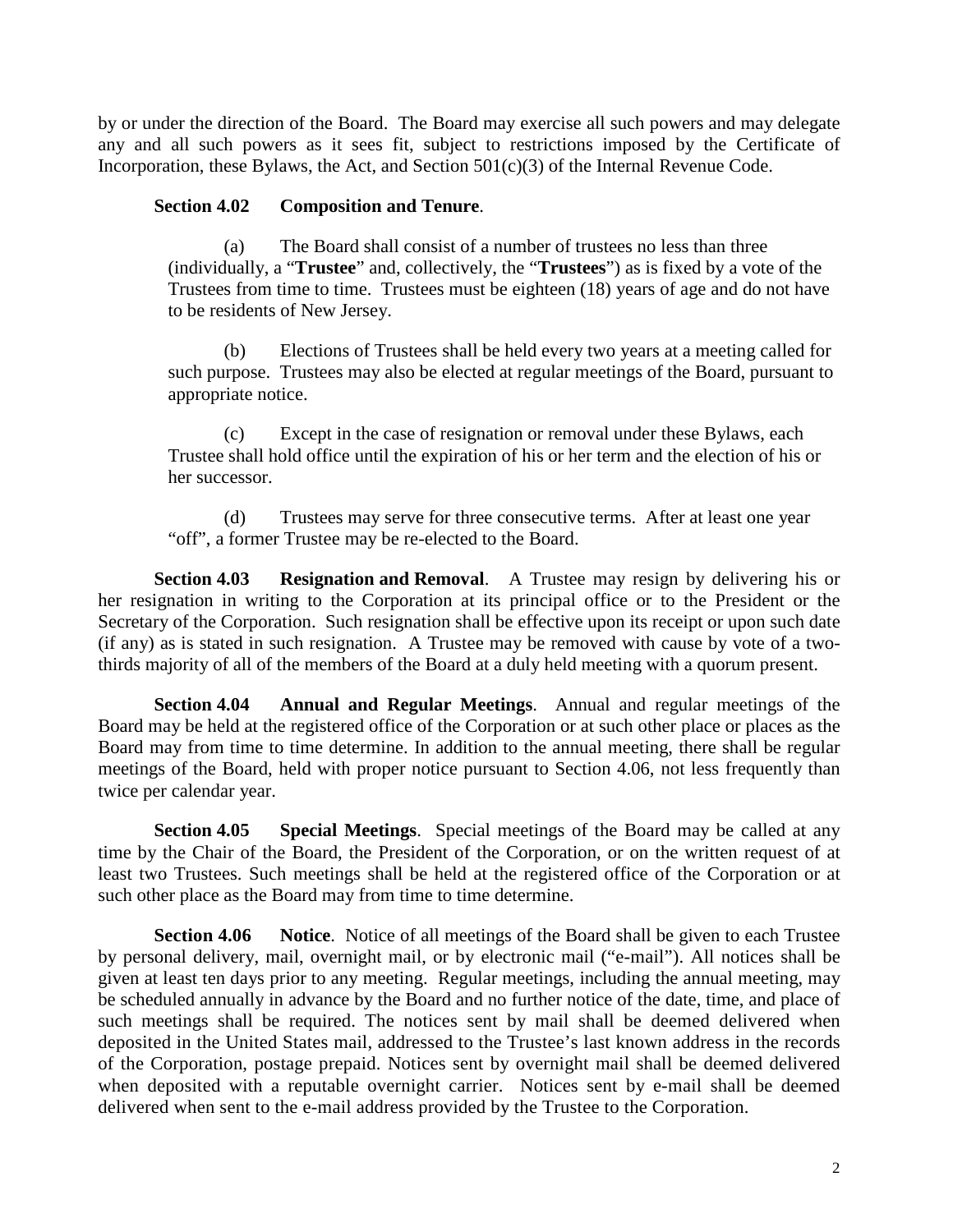**Section 4.07 Waiver of Notice**. Notice of any meeting of the Board may be waived by any or all of the persons entitled to notice by written waiver before, during, or after such meeting. Each Trustee attending a meeting without protesting, prior to its conclusion, the lack of proper notice, shall be deemed to have waived notice of the meeting.

**Section 4.08 Quorum and Voting**. Unless otherwise required by law or by these Bylaws, the quorum necessary for the transaction of business shall consist of a majority of the number of Trustees on the Board. A Trustee may participate in a meeting of the Board by means of a conference telephone or other means of communication enabling all participating Trustees to simultaneously hear one another and such participation shall constitute presence in person. Unless otherwise required by the Act or provided in the Certificate of Incorporation or these Bylaws, the affirmative vote of a majority of the Trustees present at a meeting duly held at which a quorum is present shall be the act of the Board. As set forth in Section 4.11 below, any action required or permitted to be taken by the Board may be taken without a meeting if all the members of the Board consent in writing thereto.

**Section 4.09 Vacancies**. Any vacancy on the Board, including, but not limited to, a vacancy resulting from the enlargement of the Board, may be filled by the affirmative vote of a majority of the remaining Trustees. A Trustee elected to fill any vacancy shall hold office for the unexpired term of his or her predecessor or such term, as is determined by the Board, if the vacancy was created by the enlargement of the Board.

**Section 4.10 Compensation**. No Trustee shall receive compensation for services rendered to the Corporation in the capacity of a trustee, but Trustees, at the discretion of the Board, may be entitled to reimbursement for reasonable and necessary expenses actually incurred in connection with the performance of their duties in the manner and to the extent that the Board may authorize. Trustees may receive reasonable compensation for services performed in other capacities for or on behalf of the Corporation pursuant to authorization by the Board, subject, however, to ARTICLE VIII of these Bylaws and to the relevant provisions of the Act. Notwithstanding the foregoing, the Corporation shall neither authorize nor provide reimbursement for expenses or compensation other than those reasonable and necessary in furthering the Corporation's purposes.

**Section 4.11 Written Consent**. If all the Trustees unanimously consent in writing to any action taken or to be taken by the Corporation, the action shall be as valid as of the date the last Trustee to sign has signed the consent, as though it had been authorized at a meeting of the Board. Such written consents shall be filed in the minute book of the Corporation.

**Section 4.12 Loans**. No loans shall be made by the Corporation to any Trustee unless authorized by the Certificate of Incorporation.

## **ARTICLE V COMMITTEES**

**Section 5.01 Board Committees**. The Board may, by resolution adopted from time to time by the affirmative vote of a majority of the entire Board, appoint one or more Trustees to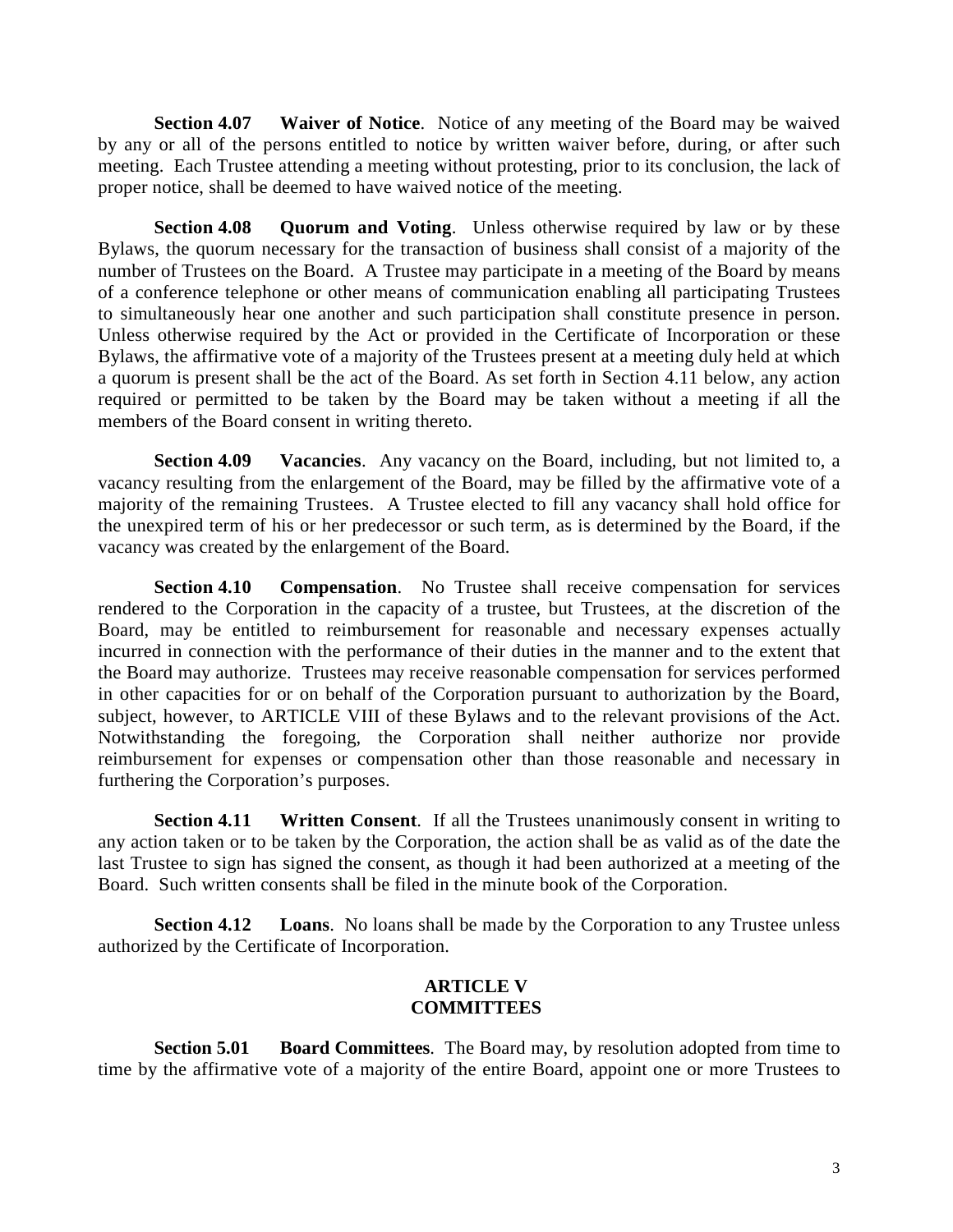constitute standing, ad hoc, or special committees of the Board, with such powers and duties as the Board may prescribe, subject to the exceptions set forth in the Act.

**Section 5.02 Other Committees**. The Board may, by resolution adopted from time to time by the affirmative vote of a majority of the entire Board, appoint one or more non-Board committees, designated as advisory committees or task forces, which may include members who are not Trustees. Advisory committees and task forces shall have only the powers and duties specifically delegated to them by the Board and they shall not have authority to act on behalf of the Board or the Corporation.

### **ARTICLE VI OFFICERS**

**Section 6.01 Titles and Election**. The Trustees shall elect, by a majority vote at a meeting at which a quorum is present, a President (who may also serve as Chair of the Board), a Treasurer, and a Secretary. The term of the President, the Treasurer, and the Secretary shall be one year or until a successor is duly elected and qualified. As it deems necessary from time to time, the Board may, by a majority vote of all the Trustees present at a meeting at which a quorum is present, elect a Chair of the Board (who shall be a Trustee), one or more Vice Presidents, Assistant Secretaries, and Assistant Treasurers, and such other officers as deemed necessary, for a term to be decided by the Board. Any two or more offices may be held by the same person, provided, however, that no officer shall execute, acknowledge, or verify any instrument in more than one capacity if the instrument is required by law or by the Certificate of Incorporation or Bylaws to be executed, acknowledged, or verified by two or more officers. The duties of the officers shall be-such as are imposed by these Bylaws and from time to time prescribed by the Board.

**Section 6.02 President**. The President shall have general charge and supervision over and responsibility for the affairs of the Corporation, subject to the approval of the Board. If the President is also the Chair of the Board, the President shall preside at Board meetings and see that all resolutions of the Board are carried into effect. The President shall perform other duties as may from time to time be assigned to him or her by the Board or specifically required to be performed by law or these Bylaws.

**Section 6.03 Treasurer**. The Treasurer shall, subject to oversight by the Board, maintain general supervision over the financial affairs of the Corporation and shall cause to be kept accurate books of account. The Treasurer shall oversee the disbursement of funds of the Corporation and shall from time to time, or upon request from the Board, report to the Board with respect to the accounts and the financial condition of the Corporation. The Treasurer shall serve as a Trustee. The duties of the Treasurer may be delegated to an Assistant Treasurer or Assistant Treasurers as designated by the President or the Board.

**Section 6.04 Secretary**. The Secretary shall cause notices of all meetings of the Board (except for notices of special meetings of the Board which are called by the requisite number of Trustees) to be sent; shall cause minutes to be kept of all such meetings; shall have responsibility for general supervision and charge of the corporate books of the Corporation; and shall make such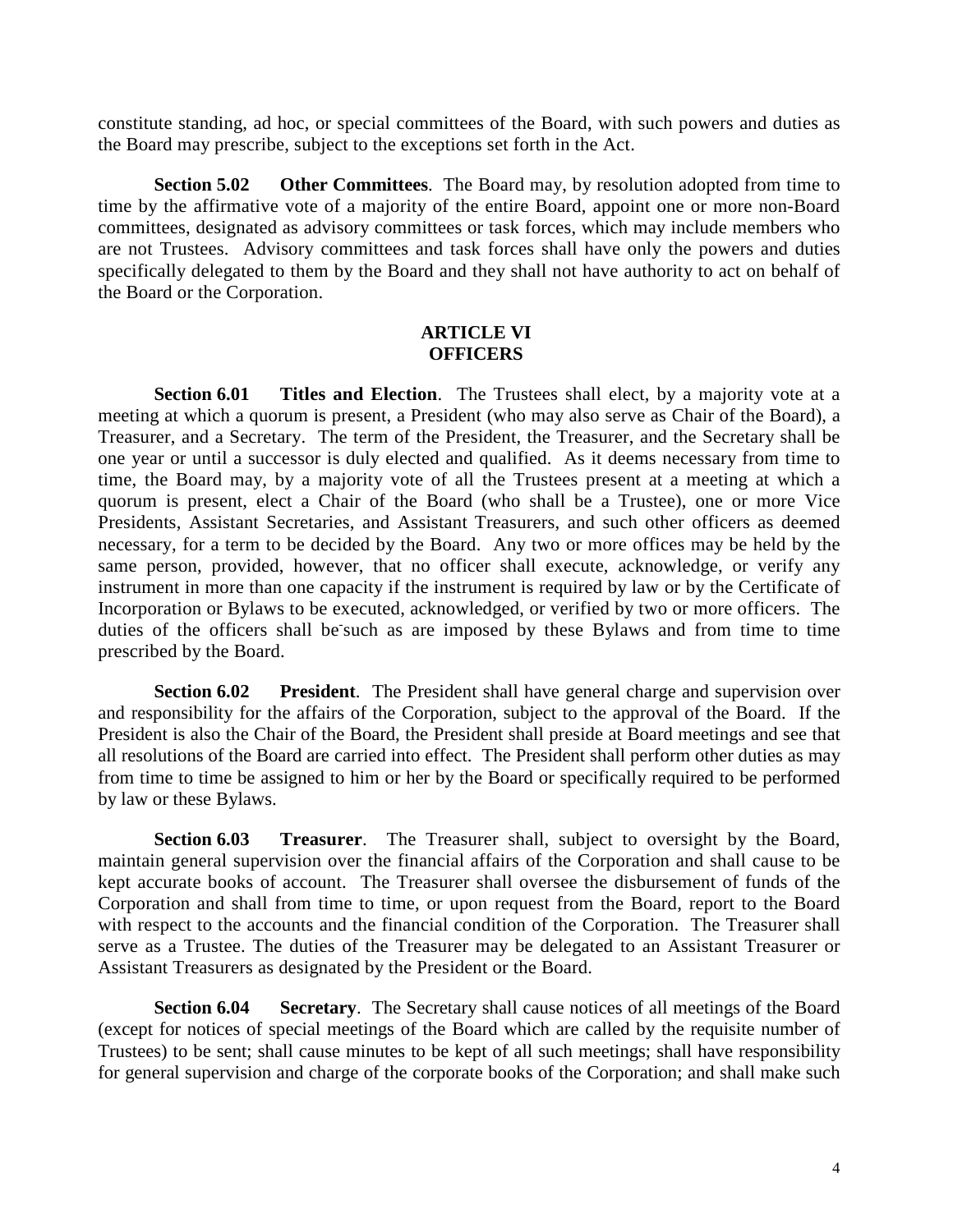reports and perform such other duties as are incident to the office, or are properly required of the Secretary by the Board. The Secretary shall serve as a Trustee.

**Section 6.05 Delegation**. If any officer of the Corporation is absent or unable to act, and no other person is authorized to act in such officer's place by the provisions of these Bylaws, the Board may from time to time delegate the powers or duties of such officer to any other officer or any Trustee it may select.

**Section 6.06 Resignation and Removal**. An officer may resign by delivering his or her resignation in writing to the Corporation at its principal office or to the President or Secretary of the Corporation. Such resignation shall be effective upon receipt or upon such date (if any) as is stated in such resignation. The Board may remove any officer with or without cause, by an affirmative vote of the entire Board.

**Section 6.07 Vacancies**. Vacancies in any office, arising from any cause, may be filled by the Board at any regular or special meeting of the Board.

## **ARTICLE VII AGENTS**

**Section 7.01 Agents**. The Board may appoint such agents, with such powers and to perform such acts and duties on behalf of the Corporation, as the Board may determine from time to time.

# **ARTICLE VIII CONFLICTS OF INTEREST**

**Section 8.01 Conflicts of Interest Policy**. The Corporation shall maintain a conflicts of interest policy, which shall be adopted and approved by the Trustees

**Section 8.02 Annual Statements**. Each Trustee and officer shall annually sign a statement affirming that he/she:

- (a) has received a copy of the Corporation's conflicts of interest policy;
- (b) has read and understands the Corporation's conflicts of interest policy;

(c) has agreed to comply with the provisions of the Corporation's conflicts of interest policy; and

(d) understands the Corporation is charitable and in order to maintain its federal tax exemption it must engage primarily in activities that accomplish one or more of its tax-exempt purposes.

**Section 8.03 Periodic Reviews**. To ensure the Corporation operates in a manner consistent with charitable purposes and does not engage in activities that could jeopardize its taxexempt status, periodic reviews may be conducted. The periodic reviews may include the following subjects: (a) whether Compensation arrangements and benefits are reasonable, based on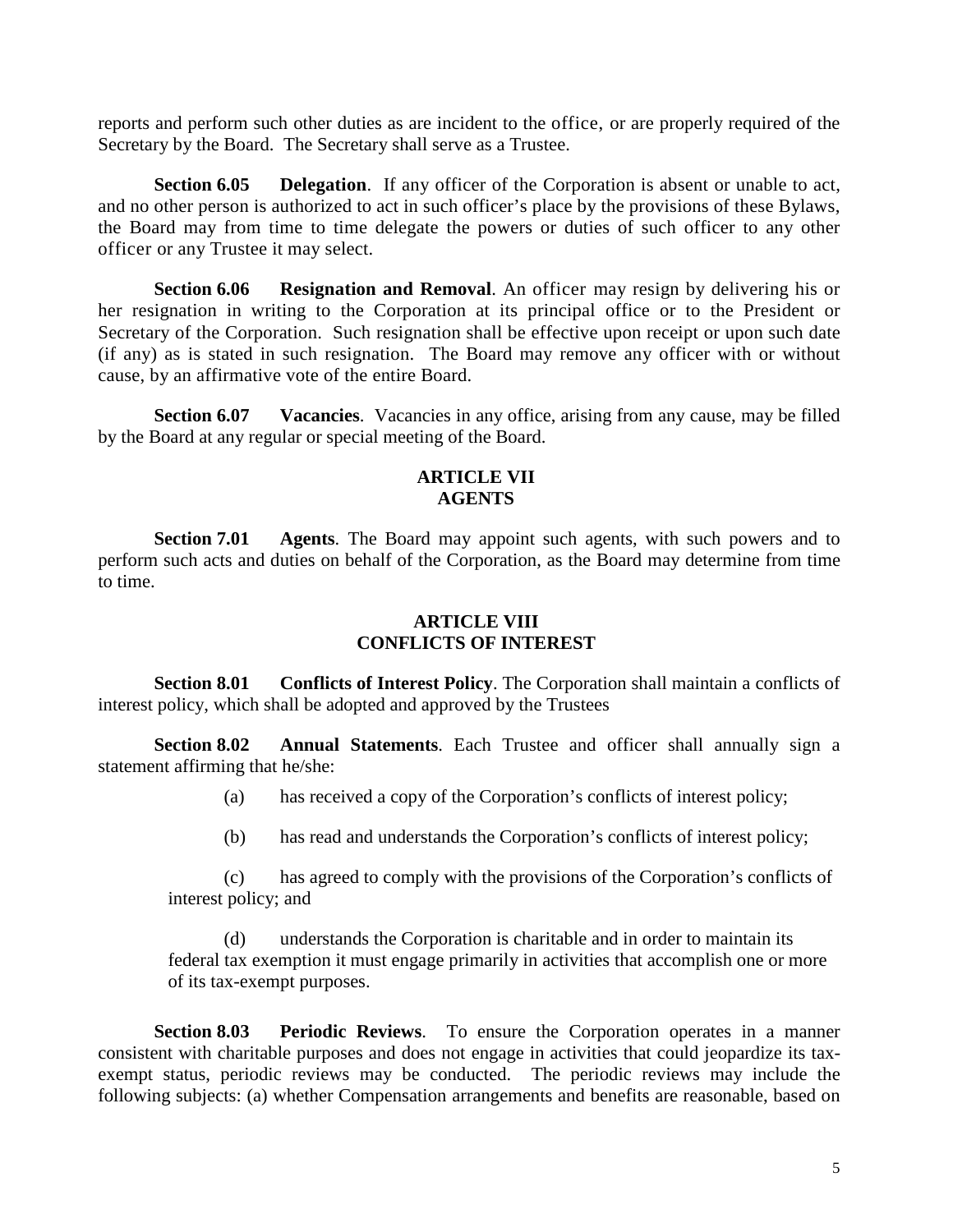competent survey information (where available), and the result of arm's length bargaining; and (b) whether partnerships, joint ventures, and arrangements with management organizations conform to the Corporation's written policies, are properly recorded, reflect reasonable investment or payments for goods and services, further charitable purposes, and do not result in private inurement or impermissible private benefits.

**Section 8.04 Use of Outside Experts**. When conducting the periodic reviews as provided for in Section 8.03, the Corporation may, but need not, use outside advisors. If outside experts are used, their use shall not relieve the Board of Trustees of its responsibility for ensuring that periodic reviews are conducted.

# **ARTICLE IX INDEMNIFICATION AND INSURANCE**

**Section 9.01 Indemnification**. The Corporation shall indemnify, in the manner and to the full extent permitted by the Act, any "corporate agent" of the Corporation (as such term is defined in Section 15A:3-4 of the Act) who was or is a party to, or is threatened to be made a party to, any "proceeding" (as such term is defined in said Section 15A:3-4), whether or not by or in the right of the Corporation, by reason of the fact that such person is or was a corporate agent of the Corporation. Where required by law, the indemnification provided for herein shall be made only as authorized in the specific case upon a determination that indemnification of the corporate agent is proper in the circumstances. To the full extent permitted by law, the indemnification provided herein shall include "expenses" (as such term is defined in said Section 15A:3-4) and in the manner provided by law, any such expenses may be paid by the Corporation in advance of the final disposition of such proceeding. The indemnification provided herein shall not be deemed to limit the right of the Corporation to indemnify any other person for any such expenses, nor shall it be deemed exclusive of any other rights to which any person seeking indemnification from the Corporation may be entitled under any agreement, corporation resolution, or otherwise, both as to action in such person's official capacity, and as to action in another capacity while holding such office.

**Section 9.02 Insurance**. The Corporation shall have the power to purchase and maintain insurance to cover the Corporation and its Trustees, officers, employees and volunteers, whether or not they may be indemnified pursuant to Section 9.01 above.

### **ARTICLE X AMENDMENTS**

**Section 10.01 Amendments**. The Board shall have the power to make, alter, amend, and repeal the Bylaws of the Corporation by a majority vote of all the Trustees.

# **ARTICLE XI GENERAL PROVISIONS**

**Section 11.01 Construction**. Unless these Bylaws expressly or by clear construction or implication so provide, nothing contained in these Bylaws is intended to or shall limit, qualify, or restrict any power or authority granted or permitted to nonprofit corporations by the Act. References in these Bylaws to the Certificate of Incorporation shall include all amendments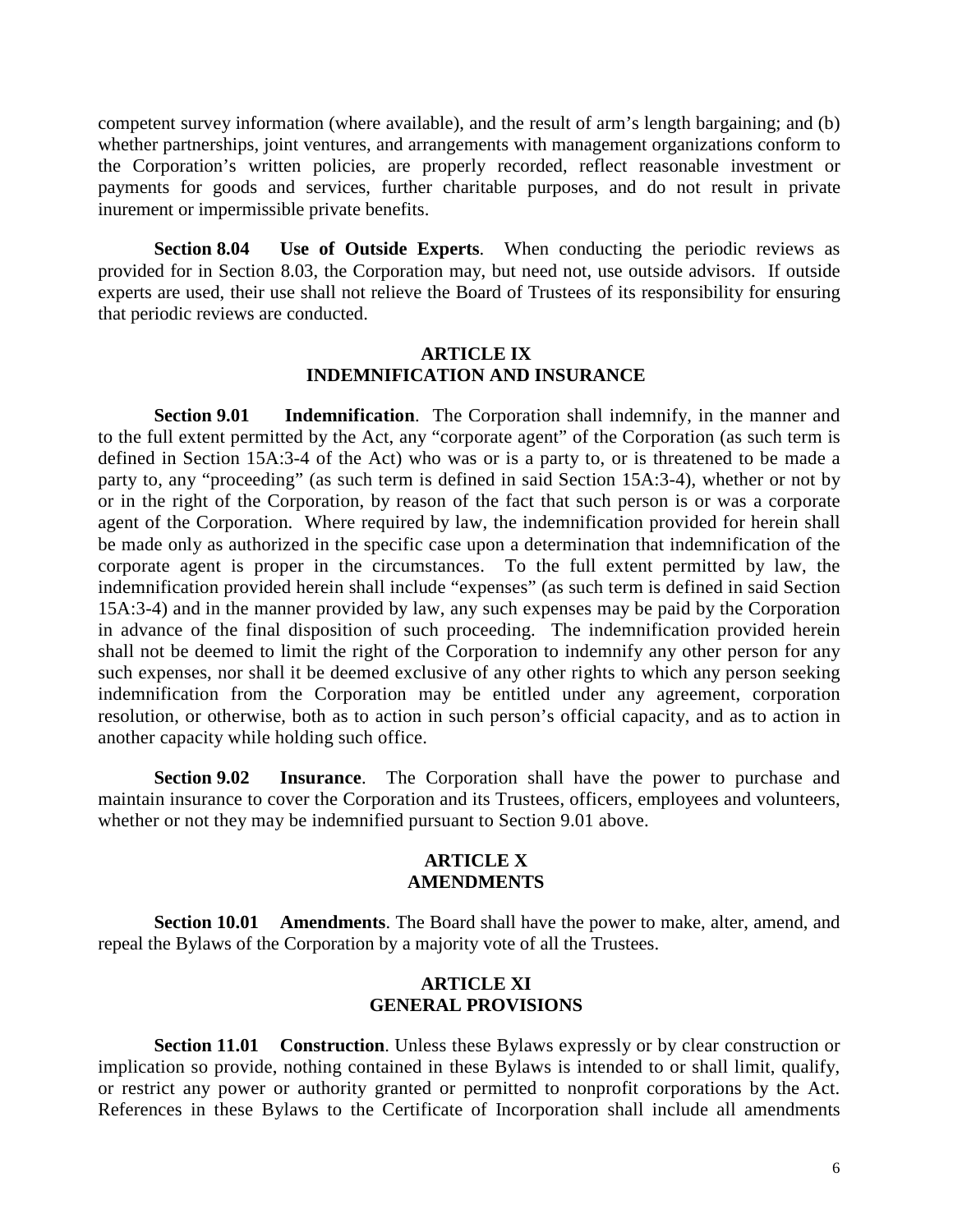thereto unless specifically excepted. Should any of the provisions of these Bylaws be held unenforceable or invalid for any reason, the remaining provisions shall be unaffected by such holding.

**Section 11.02 Books and Records**. The Corporation shall keep correct and complete books and records of account, and shall keep minutes of the proceedings of its Board and committees; and shall keep at its registered office or principal place of business, a record of its Trustees, names and addresses of all Trustees, a copy of the application for tax exemption, with all correspondence to and from the Internal Revenue Service ("**IRS**") in connection with the application, and a copy of the annual reports of the Corporation filed with the IRS for the previous three years. Such records must be disclosed to the public upon request in accordance with IRS public disclosure requirements.

**Section 11.03 Checks, Bank Accounts and Investments**. The monies and other assets of the Corporation shall be deposited in the name of the Corporation in such bank or banks or financial institution(s) or trust companies as the Board shall designate, and shall be drawn from such accounts only by check or money transfer with proper signatory authority, as shall be determined by resolution of the Board. The funds of the Corporation may be retained in whole or in part in cash or be invested and reinvested from time to time in such property, real, personal or otherwise, including stocks, bonds or other sureties, as the Board may from time to time authorize.

**Section 11.04 Fiscal Year**. The fiscal year for the Corporation shall be from January 1 through December 31.

**Section 11.05 Date of Adoption**. These Bylaws were adopted by resolution of the Board of Trustees of the Corporation on March 27, 2021.